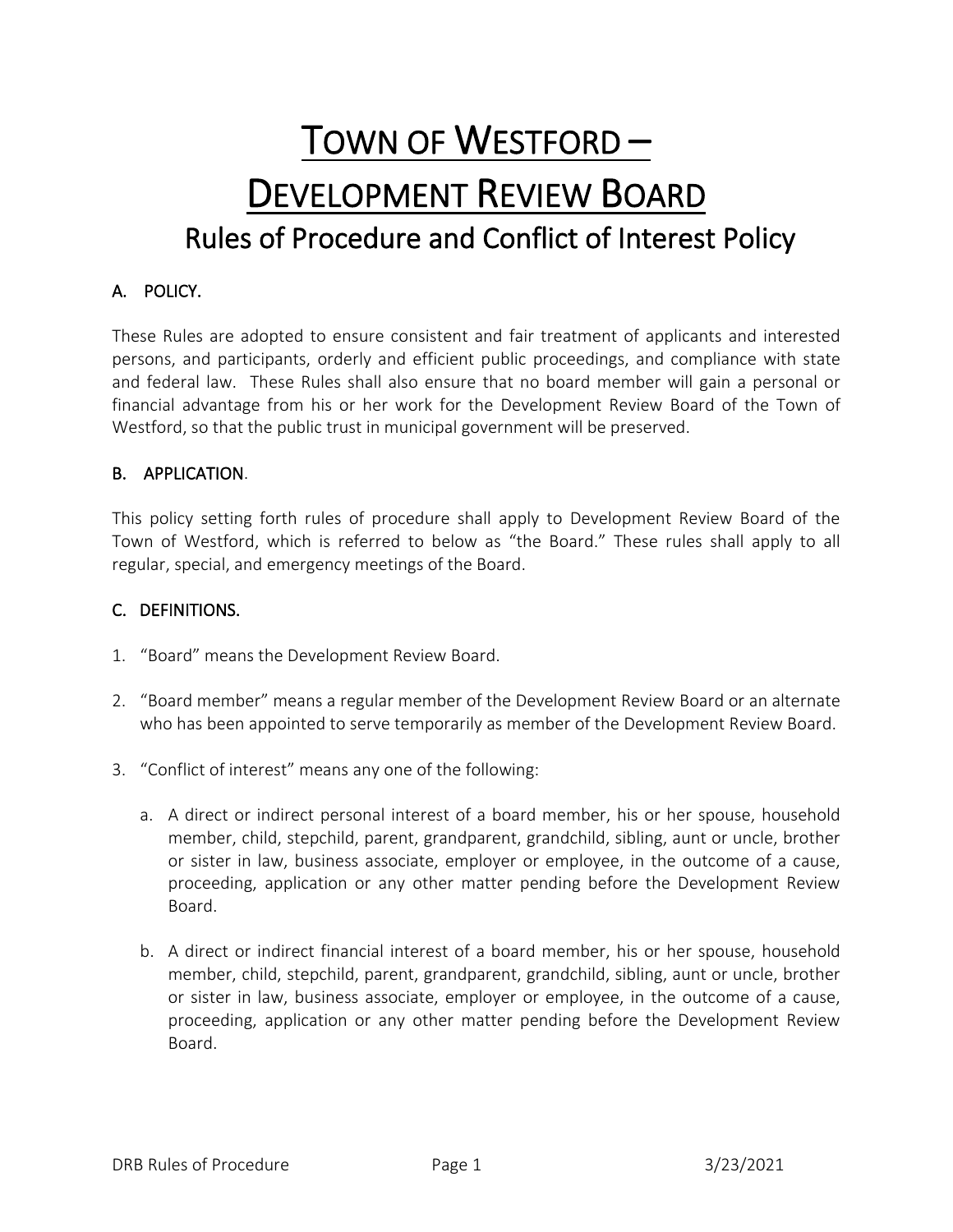- c. A situation where a board member has publicly displayed a prejudgment of the merits of a particular proceeding before the Board. This shall not apply to a member's particular political views or general opinion on a given issue.
- d. A situation where a board member has not disclosed ex parte communications with a party in a proceeding before the Board, pursuant to these Rules.
- 4. "Deliberative session" means a private session of the board to weigh, examine, and discuss the reasons for and against an act or decision, from which the public is excluded. There shall be no taking of evidence or submission of testimony, nor need a deliberative session be publicly noticed. By motion and majority vote, the board may enter deliberative session during a hearing to consider a matter before it.
- 5. "Executive session" means a session of a public body from which the public is excluded, pursuant to 1 V.S.A. § 313. Such private session may only be held for one of the reasons permitted by the statute, and no binding action may be taken in executive session.
- 6. "Ex parte communication" means direct or indirect communication between a member of an appropriate municipal panel and any party, party's representative, party's counsel or any person interested in the outcome of any proceeding before the panel that occurs outside of a public proceeding, and concerns the substance or merits of the proceeding.
- 7. "Official act or action" means any legislative, administrative or quasi-judicial act performed by the Board.
- 8. "Recuse" means to remove oneself from a particular board proceeding because of a real or perceived conflict of interest.

# D. ORGANIZATION.

- 1. The Board shall consist of seven (7) regular members. After Town Meeting but prior to May 1, or at other times throughout the year as needed, the Board shall hold an organizational meeting and elect by majority vote, a Chair, Vice Chair and Clerk.
- 2. The Chair shall preside at all meetings, hearings, and deliberations, decide all points of order or procedure, and appoint members to any committee of the Board. The Chair may request the attendance of witnesses and the production of material germane to any issue under consideration.
- 3. The Vice Chair shall assume the duties of the Chair whenever the Chair is absent, or at the Chair's request. The Clerk shall assume such duties whenever the Chair and the Vice Chair are absent, or at their request.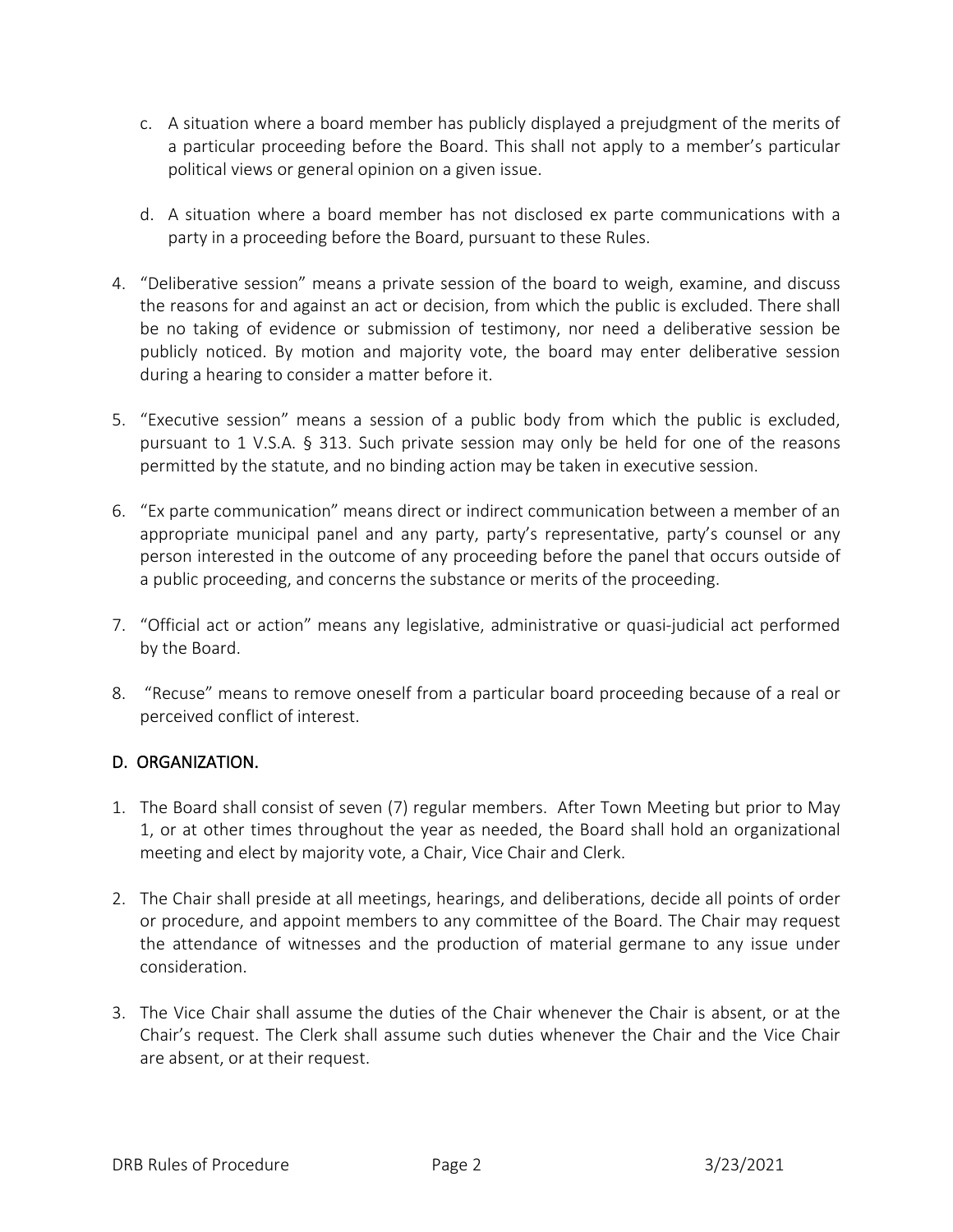- 4. A majority of the members of the Board shall constitute a quorum. If a quorum of the members of the Board is not present at a meeting, no meeting shall take place.
- 5. The Selectboard shall annually, or as needed, appoint up to two alternates who may temporarily serve as board members in the event of a recusal or absence of three or more members.
	- a. An alphabetical roster of all alternate members shall be kept by the Board. The assignment of alternates will begin with the first alternate in alphabetical order and rotate through the list until all alternates have served and then the rotation will be repeated.
	- b. Whenever a regular member recuses him or herself or is otherwise unable to serve on the Board, the chairperson of the Board, or his or her designee, may appoint an alternate to serve temporarily as a member of the Board by selecting an individual from the roster as provided in paragraph a, above. Whenever necessary for the Board to conduct its business or to take an official act, the chairperson of the Board, or his or her designee, shall appoint an alternate to serve temporarily as a member of the Board by selecting an individual from the roster as provided in paragraph a, above.
	- c. If the chairperson of the Board does not appoint an alternate as permitted or required under paragraph b, a majority of the members of the Board present and voting may appoint an alternate to serve in accordance with paragraph b.
	- d. An alternate member who is appointed to serve temporarily as a Board member shall be required to be a Board member from the time of the first meeting until a final decision is made on any application heard by the Board during the time period that the alternate was appointed as a Board member and shall participate in the review of and decision on such applications. Participation includes attending deliberative sessions and any continuance of a public hearing if the application has been tabled or adjourned to another date.
	- e. The Board may decide at any point in its review of an application that it would like to request that an alternate be appointed temporarily as a Board member to participate in the review of and decision on said application. Any alternate appointed for this purpose may participate in the decision on an application only if he or she has reviewed the audio recording of the proceedings and any evidence submitted. If the Board has closed the hearing on the application, the Board may reopen the hearing if the Board determines that additional information or evidence is needed before it can make a decision.
- 6. No single member of the Board shall have authority to represent or act on behalf of the Board unless, by majority vote, the Board has delegated such authority for a specific matter at a duly-noticed meeting and such delegation is recorded in the meeting minutes.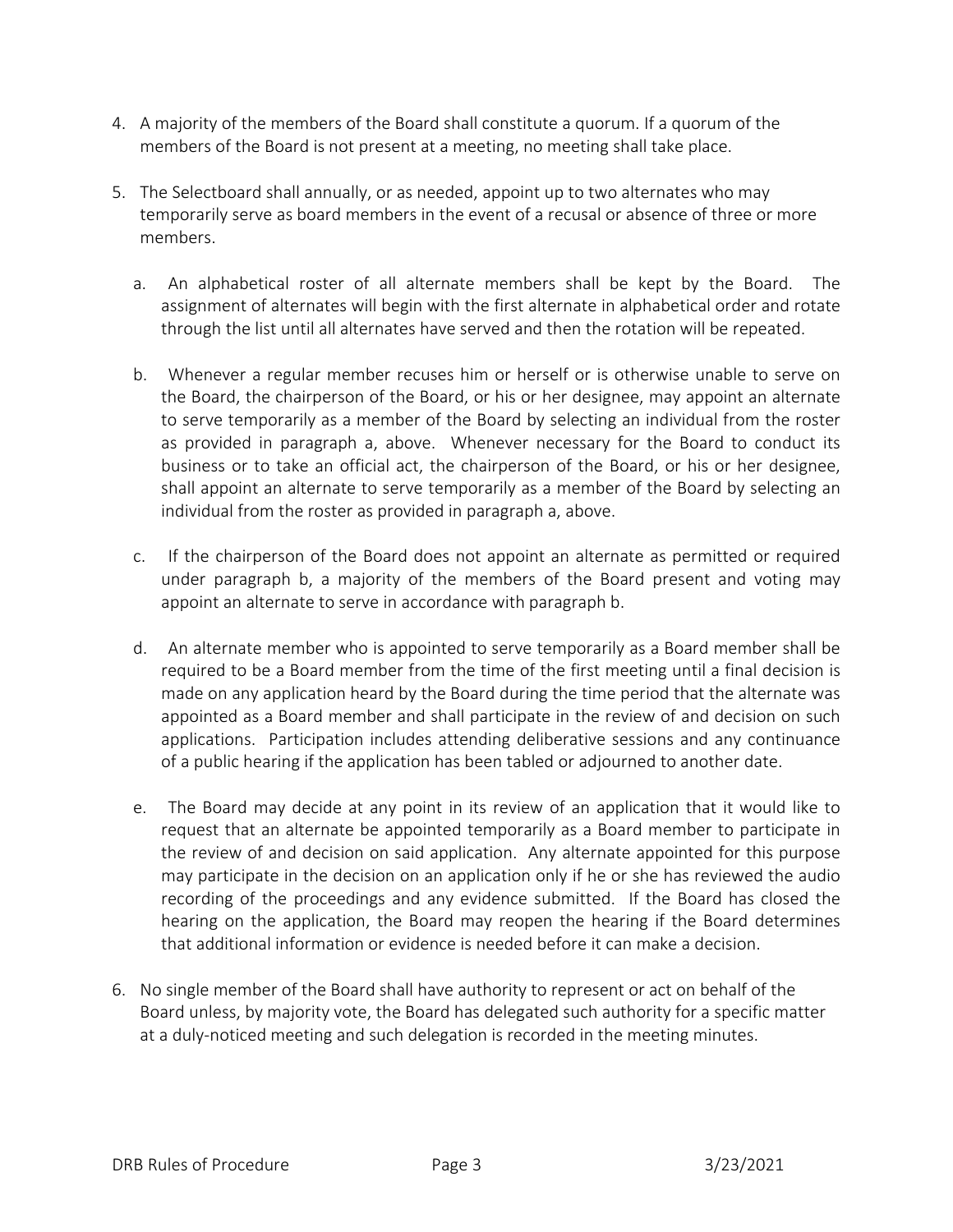- 7. Motions made by members of the Board do require a second. The Chair of the Board may make motions and may vote on all questions before the Board. A motion will only pass if it receives the votes of a majority of the total membership of the Board.
- 8. There is no limit to the number of times a member of the Board may speak to a question. A member may speak or make a motion without being recognized by the Chair. Motions to close or limit debate will be entertained with safe and due regard to the intent of public and fair discussion.
- 9. Any member of the Board may request a roll call vote. Pursuant to 1 V.S.A. § 312(a)(2), when one or more members attend a meeting electronically, a roll call vote is required for votes that are not unanimous.
- 10. Meetings may be recessed to a time and place certain. Recesses within a meeting to accommodate "personal privilege" (bathroom breaks, collection of one's self, etc.) shall be reasonably honored/promoted for members of the Board and supporting staff.
- 11. These rules may be amended by majority vote of the Board and must be readopted annually within one month of a new Board member taking their place on the Board.

# E. AGENDAS

- 1. Each regular and special meeting of the Board shall have an agenda, with time allotted for each item of business to be considered by the Board. Those who wish to be added to the meeting agenda shall contact the Town Planner to request inclusion on the agenda. The Chair shall determine the final content of the agenda. It is to be understood that agenda timelines are for guidance only and do not necessarily restrict agenda item discussion times.
- 2. At least 48 hours prior to a regular meeting, a meeting agenda shall be posted in or near the municipal office and at the following designated public places in the municipality: library and post office. At least 48 hours prior to a regular meeting, a meeting agenda shall be posted on the Town's website [\(https://westfordvt.us/\)](https://westfordvt.us/). The agenda must also be made available to any person who requests such agenda prior to the meeting.
- 3. Special meetings shall be publicly announced at least 24 hours in advance by giving notice to all members of the body unless previously waived; to an editor, publisher or news director, or radio station serving the area; and to any person who has requested notice of such meetings. In addition, notices shall be posted in the municipal clerk's office and at the following designated places in the municipality: library, post office and Town's website [\(https://westfordvt.us/\)](https://westfordvt.us/).
- 4. Emergency meetings may be held without public announcement, without posting of notices, and without 24-hour notice to members, provided some public notice thereof is given as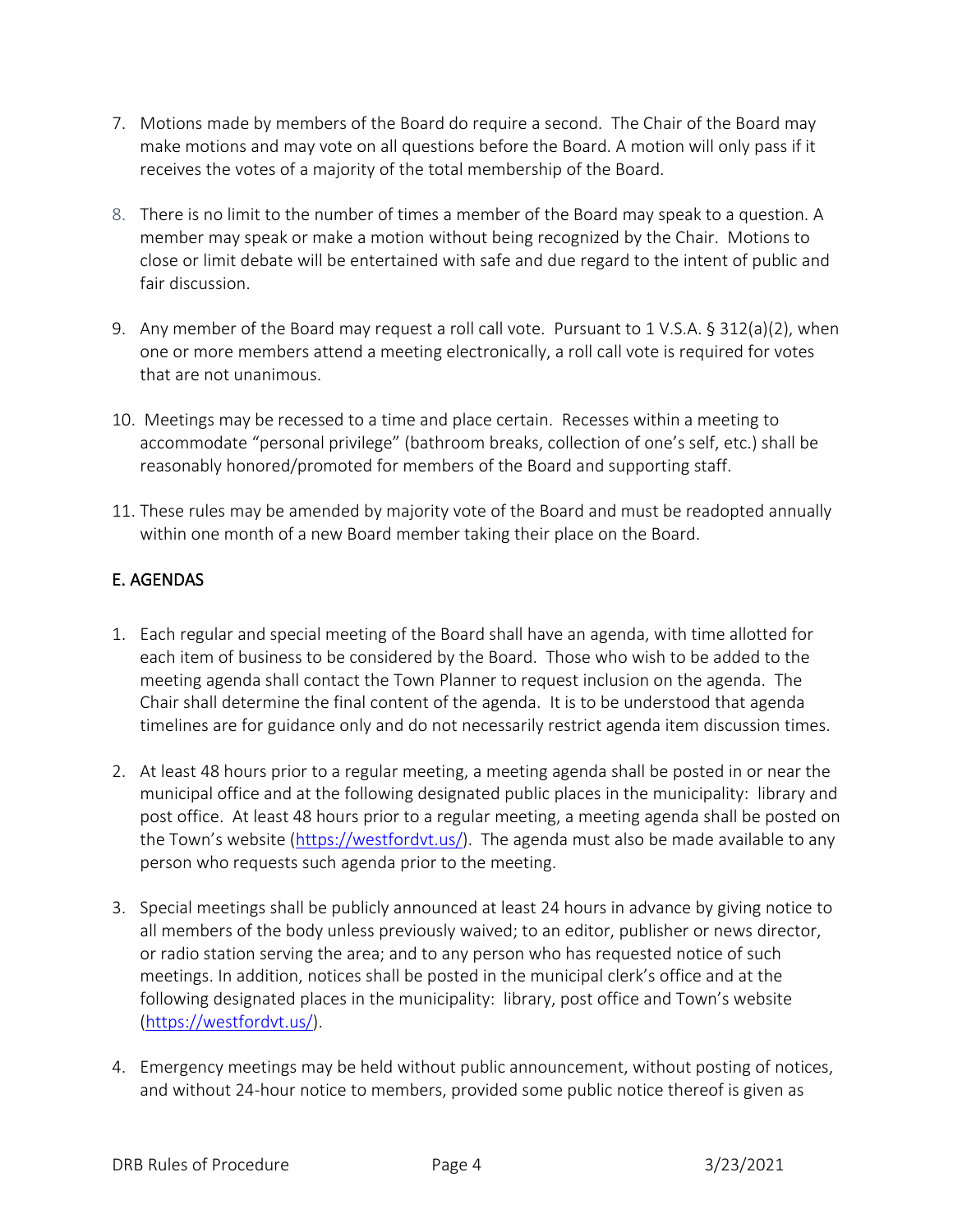soon as possible before any such meeting. Emergency meetings may be held only when necessary to respond to an unforeseen occurrence or condition requiring immediate attention by the public body.

- 5. All business, as may best serve the town's business as determined by the Chair, shall be conducted in the same order as it appears on the noticed agenda, except that any addition to or deletion from the noticed agenda must be made as the first act of business at the meeting. No additions to or deletions from the agenda shall be considered once the first act of business at the meeting has commenced. Any other adjustment to the noticed agenda, for example, changing the order of business, postponing or tabling actions, may be made by majority vote of the Board.
- 6. At each meeting, there shall be a ten minute period of time reserved for public comment near the end of the meeting. The Chair may extend or reduce this period of time as necessary. Speakers may participate at other times throughout the meeting but only when recognized by the Chair. Such comment shall be limited to three minutes per speaker, unless by majority consent the Board sets a different time limit. The Board shall apply consistent time limits to all recognized to speak.

# F. MEETINGS

- 1. The Development Review Board of the Town of Westford, is required by law to conduct its meetings in accordance with the Vermont Open Meeting Law. 1 V.S.A. §§ 310-314. Meetings of the Development Review Board of the Town of Westford must be open to the public at all times, except as provided in 1 V.S.A. § 313.
- 2. Regular meetings shall take place on the second (2nd) and fourth  $(4<sup>th</sup>)$  of the month, as needed, at 7:15 p.m. at the town office.
- 3. A member of the Board may attend a regular, special, or emergency meeting by electronic or other means without being physically present at a designated meeting location, so long as the member identifies him or herself when the meeting is convened and is able to hear and be heard throughout the meeting. Whenever one or more members attend electronically, voting that is not unanimous must be done by roll call. If a quorum or more of the body attend a meeting (regular, special, or emergency) without being physically present at a designated meeting location, the agenda for the meeting shall designate at least one physical location where a member of the public can attend and participate in the meeting. At least one member of the Board, or at least one staff or designee of the Board, shall be physically present at each designated meeting location.
- 4. Executive sessions may be part of any meeting duly warned by the Board, provided the topic to be discussed falls within the exemptions stated in 1 V.S.A. §313(a)(1) through 1 V.S.A. §313(a)(10). A motion must be made during the open portion of a meeting and must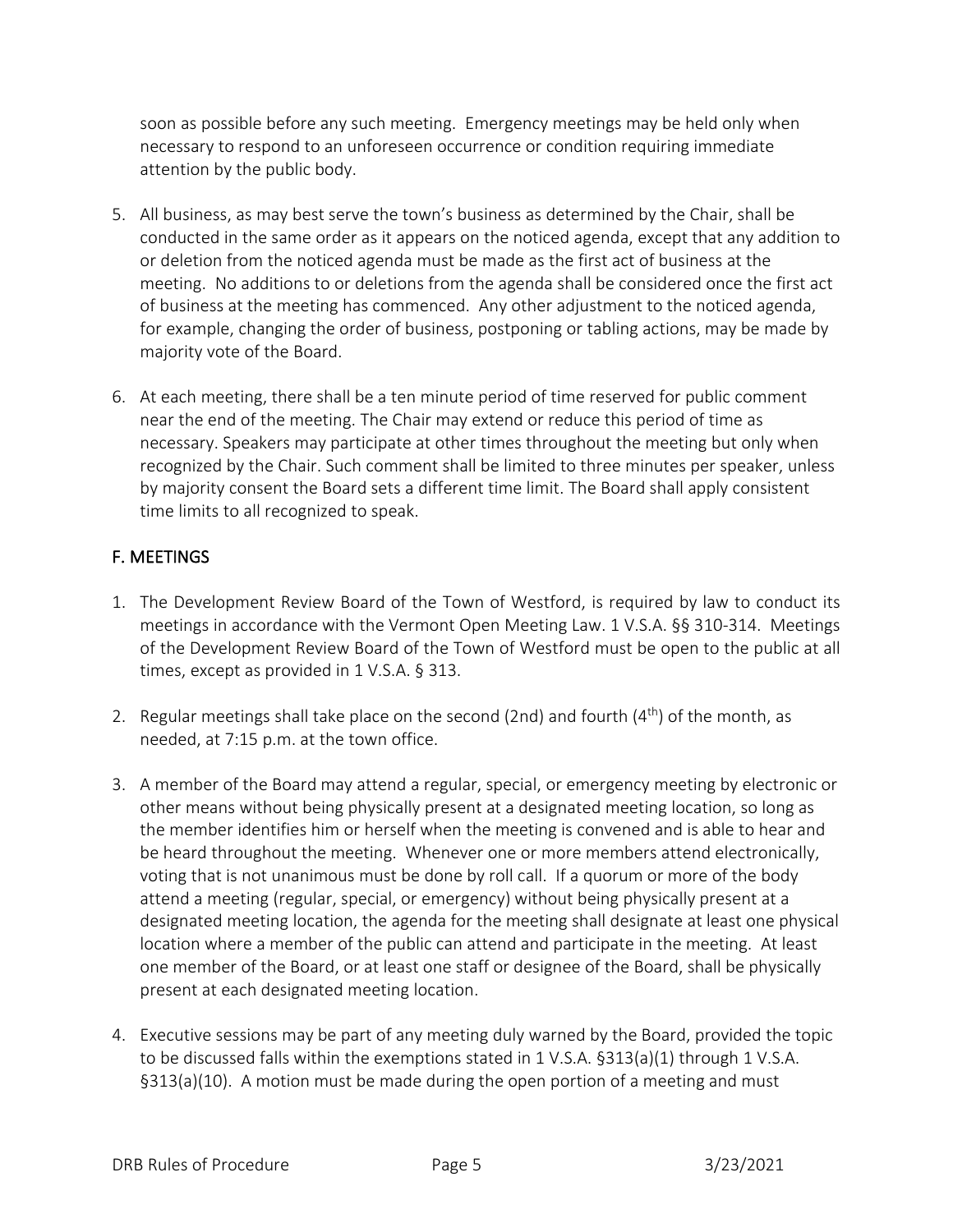indicate the nature of the business to be discussed. The motion requires a majority vote in the affirmative to pass.

- a. Attendance in executive session is limited to the members of the Board and, at its discretion, staff, legal counsel and persons who are subjects of the discussion or whose information is needed.
- 5. It shall be the duty of all members to review the minutes and other official records of the Board meetings and actions, and correct and ratify these when appropriate and necessary.
- 6. The Minute Clerk shall take minutes of all meetings.

# G. PUBLIC HEARINGS

Public hearings shall be conducted as quasi-judicial proceedings pursuant to 1 V.S.A. § 310(5)(B). Hearings shall be publicly noticed in accordance with 24 V.S.A. §§ 4464(a)(1), (2), as amended. Hearings shall not exceed three hours in length unless approved by a majority of members present.

- 1. The Chair shall conduct the hearing in the following manner:
	- a. Open the hearing by reading the warning of the hearing.
	- b. Review the order of events, remind all present that the proceeding will be conducted in an orderly manner, and make copies of these Rules available.
	- c. Request disclosure of conflicts of interest and ex parte communications.
	- d. Review the definition of interested persons in 24 V.S.A. § 4465(b).
	- e. Explain that, pursuant to 24 V.S.A. § 4471(a), only an interested person who has participated in this proceeding may take an appeal of any decision issued in this proceeding.
	- f. Accept written information presented to the board.
	- g. Invite the applicant or applicant's representative to present such application or proposal.
	- h. Invite board members to ask questions of the applicant or applicant's representative.
	- i. Invite interested persons and members of the public to present their information regarding the application or proposal.
	- j. Invite the applicant or applicant's representative to respond to information presented.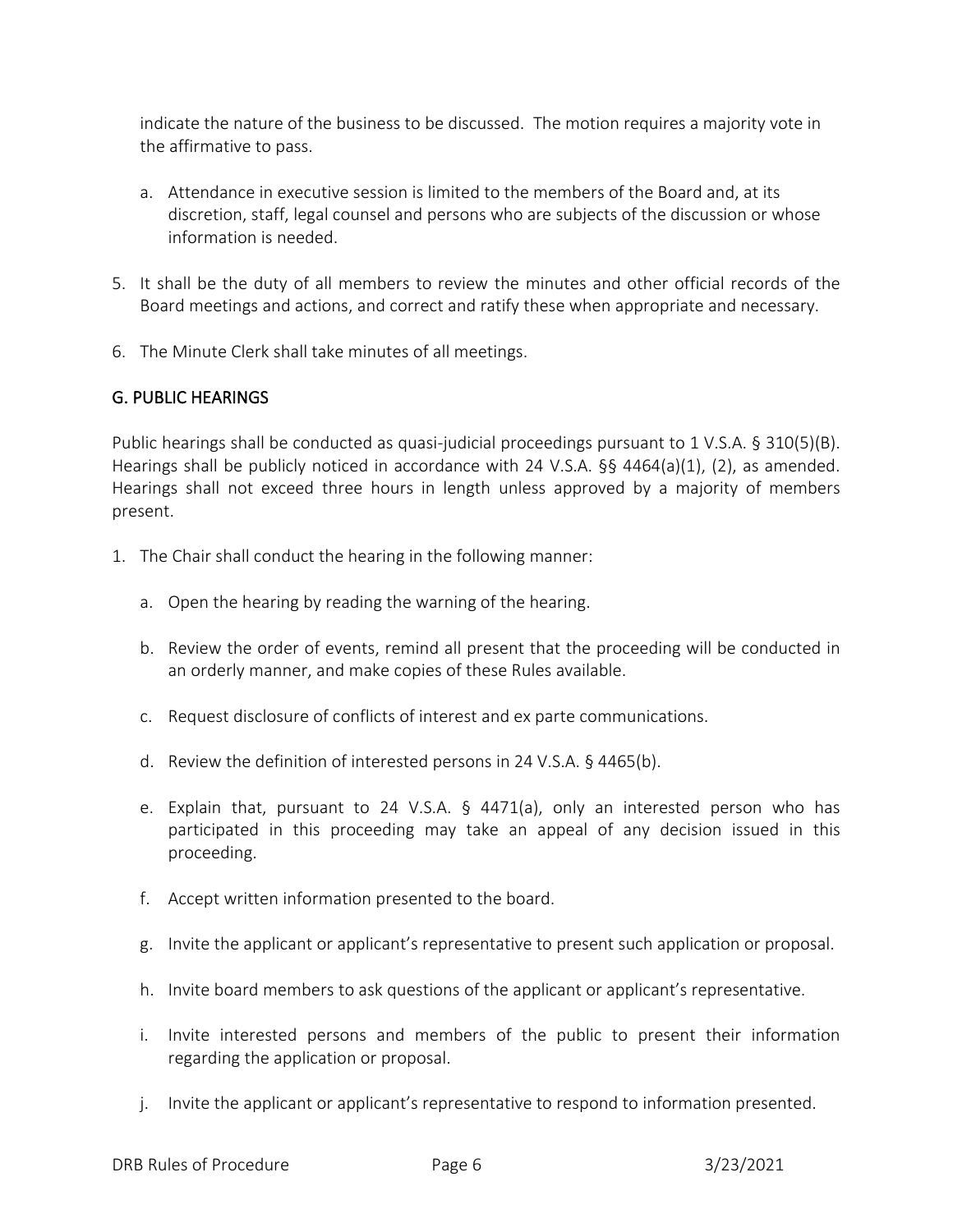- k. Invite more questions or comments from members of the board.
- l. Invite more questions from interested persons and members of the public.
- m. Allow final comments or questions from the applicant or his/her representative or members of the board.
- n. Upon motion and majority approval, the Chair shall either adjourn the hearing to a time certain, or close the proceedings by stating that this is the final public hearing on the matter.

#### H. SITE VISITS.

Site visits shall be open to the public; however, no testimony shall be taken and no ex parte communication shall occur. Site visits shall be held pursuant to the following conditions:

- 1. If, prior to a hearing, the Chair determines that a site visit will be necessary, the site visit shall be scheduled prior to a public hearing. Such site visits shall be publicly noticed in accordance with 24 V.S.A. §§ 4464(a)(1), (2).
- 2. If necessary, the Board may recess a hearing to conduct a site visit at a property which is the subject of an application before the Board.
- 3. If necessary, the board may adjourn a hearing to a time certain to conduct a site visit at a property which is the subject of an application before the Board.
- 4. The minutes of the proceeding shall reflect that a site visit was held, who was present, and the nature and duration of the site visit.

#### I. PUBLIC PARTICIPATION.

- 1. With the exception of Executive Session, all meetings of the body are meetings in the public, not of the public. Members of the public shall be afforded reasonable opportunity to express related topical opinions or other related testimony, about matters considered by the body, so long as order is maintained according to these rules.
- 2. At each meeting, there shall be a ten minute period of time reserved for public comment near the end of the meeting. The Chair may extend or reduce this period of time as necessary. Speakers may participate at other times throughout the meeting but only when recognized by the Chair. Such comment shall be limited to three minutes per speaker, unless by majority consent the Board sets a different time limit. The Board shall apply consistent time limits to all recognized to speak.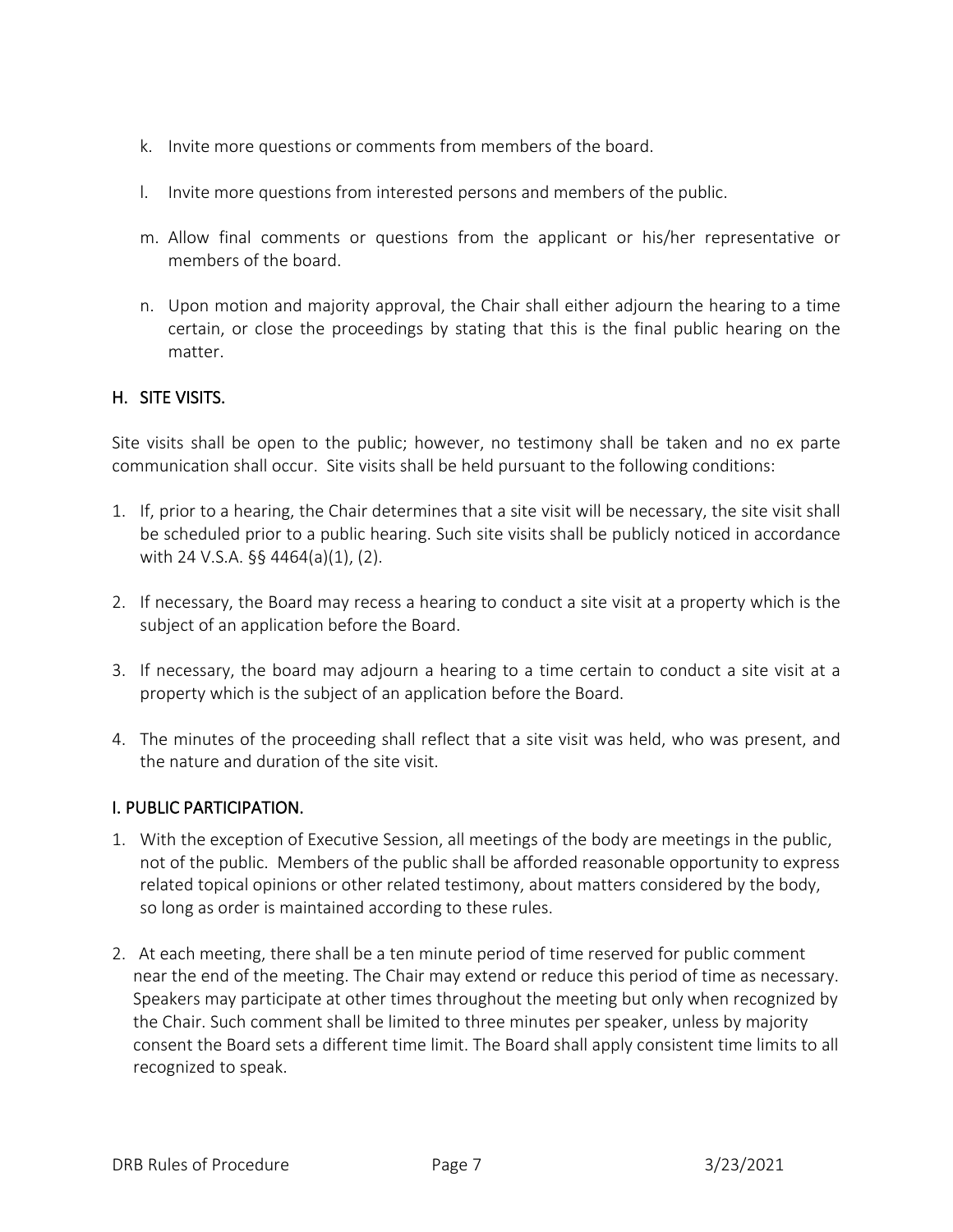- 3. Comment by the public or members of the body must be addressed to the body as a whole, and not to any individual member of the body or public.
- 4. Members of the public must be acknowledged by the Chair before speaking.
- 5. If a member of the public has already spoken on a topic, he or she may not be recognized again until others have first been given the opportunity to comment.
- 6. Order and decorum shall be observed by all persons present at the meeting. Neither members of the body, nor the members of the public, shall delay or interrupt the proceedings or the peace of the meeting or interrupt or disturb any member while speaking. Members of the body and members of the public are prohibited from making personal, impertinent, threatening, or profane remarks.
- 7. Board members and members of the public shall obey the orders of the Chair or other presiding member. The Chair should adhere to the following process to restore order and decorum of a meeting, but may bypass any or all steps when he or she determines in his or her sole discretion that deviation from the process is warranted:
	- a. Call the meeting to order and remind the members of the applicable rules of procedure.
	- b. Declare a recess or table the issue.
	- c. Adjourn the meeting until a time and date certain.
	- d. Call the Vermont State Police or Chittenden County Sheriff to assist with removing disorderly person(s) from the meeting.

# J. SERVICE LIST.

The Town Planner shall create a list of all individuals who participated. The list shall include those who participated orally and those who participated in writing.

# K. DECISIONS.

The Board shall make its decisions by closed deliberation. Deliberative sessions are not open to the public and need not be warned 1 V.S.A. §§ 312(e) & (f). Board members who have not heard all testimony and reviewed all evidence submitted for a proposal shall not participate in that proceeding. Absent board members may participate if they have reviewed the audio recording of the proceedings, and any evidence submitted. The following rules shall apply to voting on decisions:

a. Motions shall be made in the affirmative.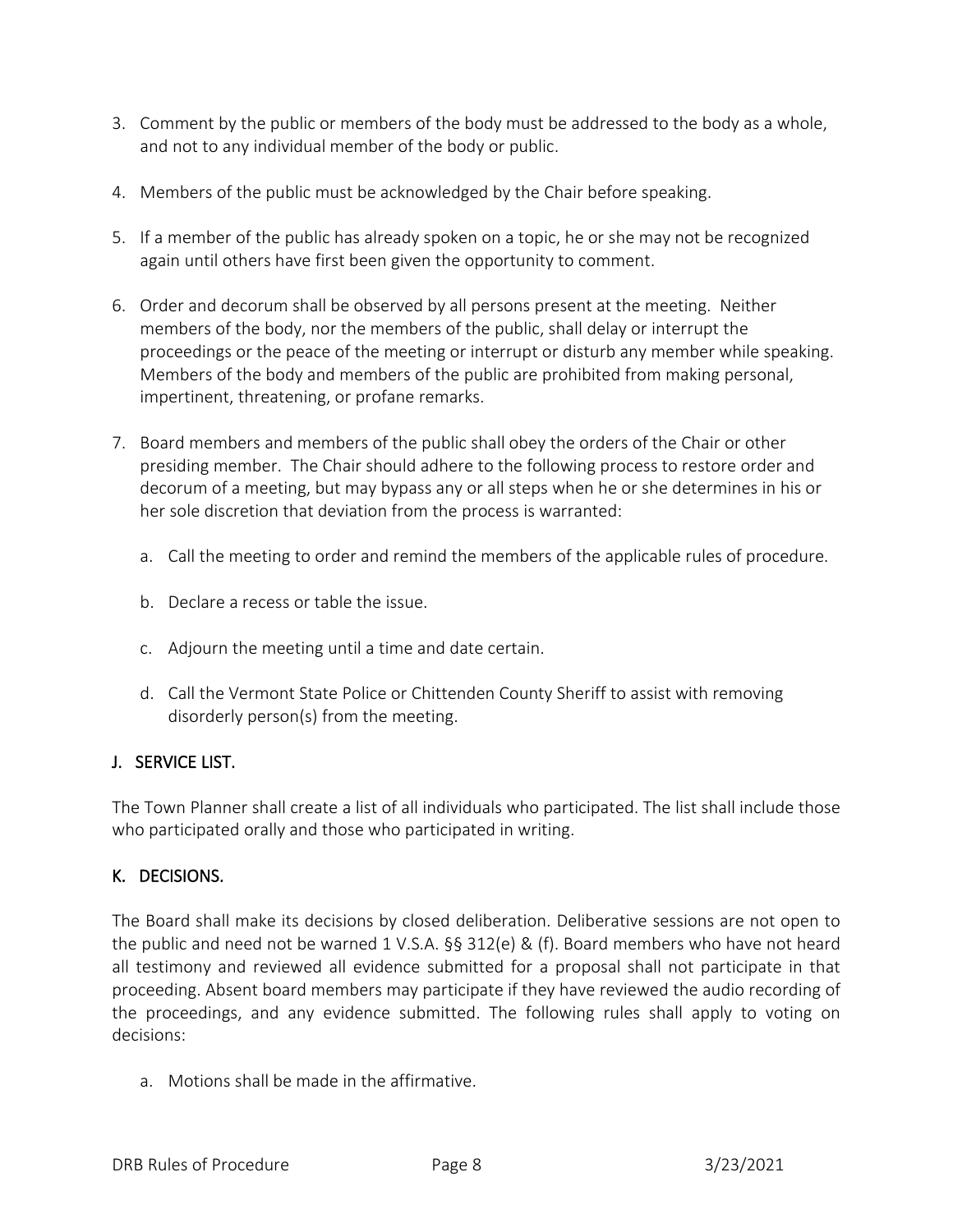- b. The Chair has the same voting rights as all members and can make motions.
- c. No second shall be required for a motion to have the floor.
- d. All members present are expected to vote unless they have recused themselves.
- e. Abstentions are strongly discouraged and shall not count towards either the majority or the minority.
- f. For a motion to pass, it must receive the concurrence of a majority of the entire board, regardless of how many are present 1 V.S.A. § 172.
- g. The board shall issue a decision within 45 days of the public hearing.

## L. CONFLICTS OF INTEREST.

Participation, disclosure of conflicts, and recusal shall be governed by the following procedures:

- 1. Participation. A board member shall not participate in any hearing or official action in a matter in which he or she has a conflict of interest. A board member shall not, personally or through any member of his or her household, business associate, employer or employee, represent, appear for, or negotiate in a private capacity on behalf of any person or organization in any proceeding pending before the Development Review Board.
- 2. Disclosure. At all hearings, the Chair shall request that board members disclose all potential conflicts of interest. When recognized by the Chair, any person may request disclosure of potential conflicts of interest.

Nonetheless, after disclosing a conflict or perceived conflict, a member who believes that he or she is able to act fairly, objectively, and in the public interest, shall disclose the nature of the potential conflict of interest, and the reason(s) why he or she is able to act in the matter fairly, objectively, and in the public interest. This shall be noted in the minutes of the proceeding.

- 3. Recusal. A board member shall recuse him or herself from any matter in which he or she has a conflict of interest, pursuant to the following:
	- a. The applicant or any person may request that a member recuse him or herself due to a conflict of interest. Such request shall not constitute a requirement that the member recuse him or herself.
	- b. A board member who has recused him or herself from a proceeding shall not sit with the board, deliberate with the board, or participate in that proceeding as a board member in any capacity.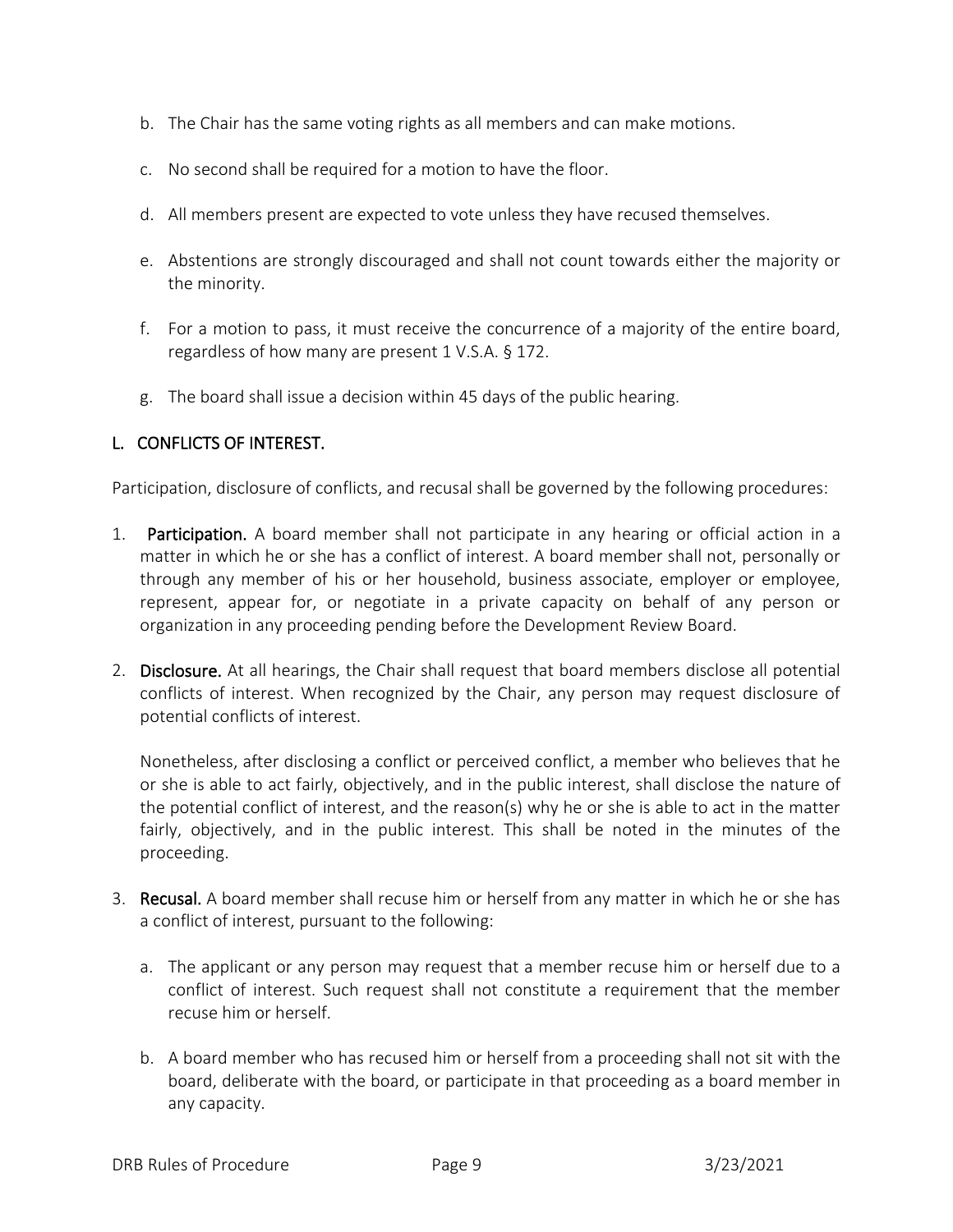- c. If a previously unknown conflict is discovered, the board may take evidence pertaining to the conflict, and if appropriate, adjourn to a short deliberative session to address the conflict.
- d. The board may adjourn the proceedings to a time certain if, after a recusal, it may not be possible to take action through the concurrence of a majority of the board. The board may then resume the proceeding with sufficient members present.

## M. EX PARTE COMMUNICATIONS.

Ex parte communication is prohibited. Any board member who inadvertently conducts ex parte communication must disclose such communication as required below.

1. Disclosure. At each hearing, the Chair shall request that members disclose any ex parte communications. Board members who have received written ex parte communications shall place in the record copies of all written communications received as well as all written responses to those communications. Members shall prepare a memorandum stating the substance of all oral communications received, all responses made and the identity of each person making the ex parte communication, which shall become a part of the record of the proceedings.

## N. REMOVAL.

Upon majority vote, the board may request that the legislative body remove a board member from the Development Review Board. Board members may be removed for cause by the legislative body upon written charges and after public hearing. 24 V.S.A. § 4460(c).

## O. ATTENDANCE.

If any Development Review Board member misses more than one-third of the meetings in any three consecutive month period, the Development Review Board may recommend that the Selectboard replace that member.

Dated at Westford, Vermont this 22<sup>nd</sup> day of March, 2021.

\_\_\_\_\_\_\_\_\_\_\_\_\_\_\_\_\_\_\_\_\_\_\_\_\_\_\_\_\_\_\_\_\_\_X\_\_\_ Dennis Angiono

|  | $\overline{\phantom{a}}$ |  |
|--|--------------------------|--|

David Baczewski